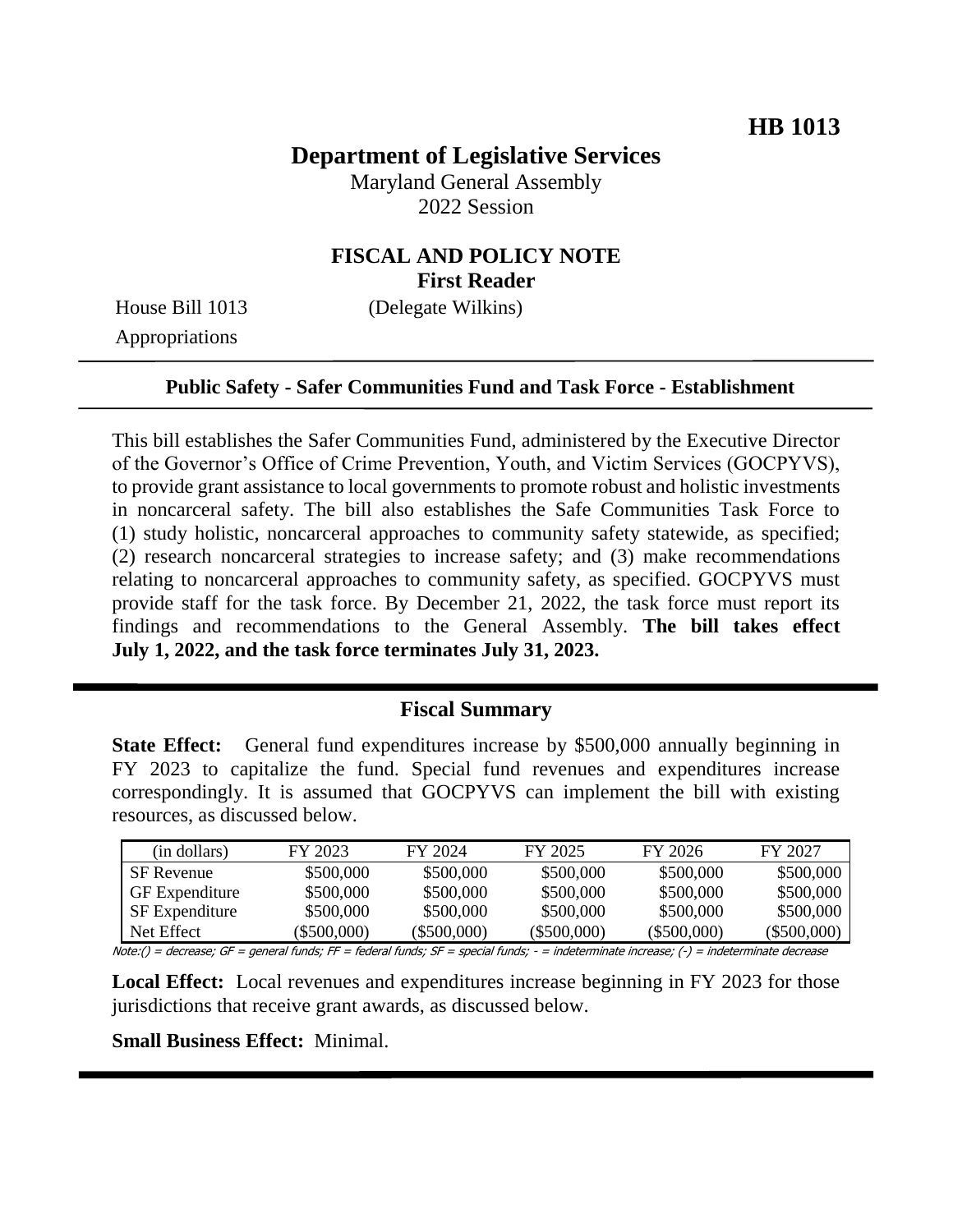### **Analysis**

**Bill Summary:** The fund consists of money appropriated in the State budget to the fund and any other money from any other source accepted for the benefit of the fund. The fund may be used to support (1) mental health response crisis teams; (2) safety infrastructure; (3) pilot programs that shift the response to low-level crimes or noncriminal incidences from police; and (4) other programs aimed at preventing a police response to low-level crimes and noncriminal incidences. The fund may not be used to increase the size of a police force or increase the use of police or surveillance of communities.

Each local government that applies for a grant from the fund must appoint a Safer Communities Advisory Board that includes individuals who are directly impacted by criminal and legal harm and represent the diversity of the local jurisdiction. The advisory board must engage the public, hold public hearings, and make recommendations to the local government relating to the funding of community safety projects. Before a local government uses any grant funds, the advisory board must hold a public hearing to receive input from the community on specific uses for the grant funds.

By December 31 each year, each local government that receives grant funds must, in conjunction with the Safer Communities Advisory Board of the local government, submit to GOCPYVS a report on how funds are used, goals related to the fund, and other metrics determined as relevant to the fund.

**Current Law:** GOCPYVS plans, promotes, and funds efforts with government entities, private organizations, and the community to advance public policy, enhance public safety, reduce crime and juvenile delinquency, and serve victims.

Chapter 738 of 2019 established the Markell Hendricks Youth Crime Prevention and Diversion Parole Fund, administered by the Executive Director of GOCPYVS, to provide grants to local law enforcement agencies to administer a diversion program for juveniles, as specified, or a youth engagement program or event in a high-crime area. The Governor must annually appropriate at least \$50,000 for the fund. The Governor's proposed fiscal 2023 budget includes \$50,000 for the fund.

The fund may only be used to provide grant assistance to local law enforcement agencies to administer a diversion program for juveniles, as specified, or a youth engagement program or event in a high-crime area. Priority for grant funding must be given to those jurisdictions with the highest number of offenders. A local law enforcement agency that applies for a grant from the fund must provide the executive director with any information the executive director deems necessary.

In addition to the Markell Hendricks Youth Crime Prevention and Diversion Parole Fund, the State provides regular and supplemental grants to local government police operations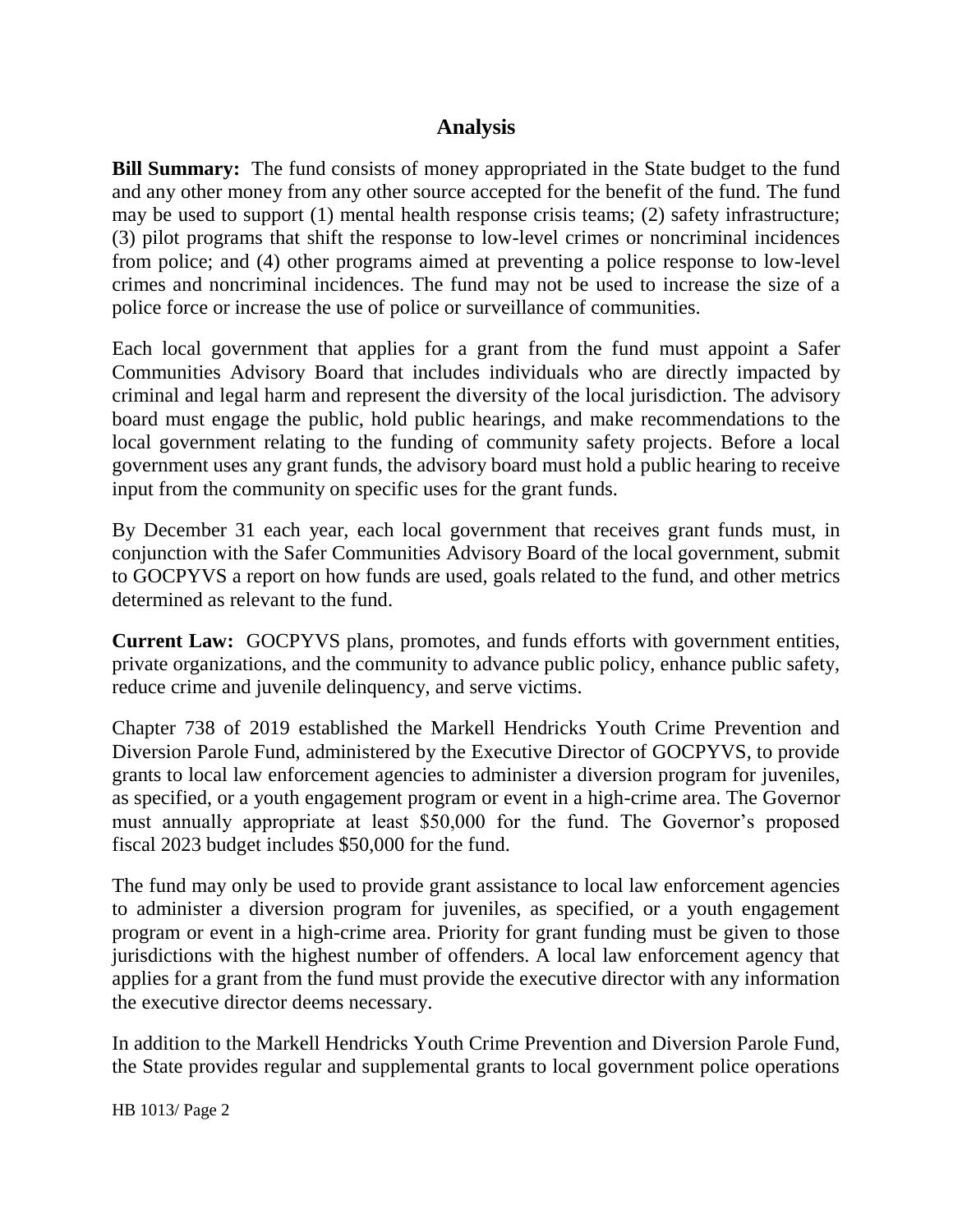through various programs and funds administered by GOCPYVS. The Local Law Enforcement Grants, administered by GOCPYVS, support enforcement, prevention, and victim services, especially at the local level. The Governor's proposed fiscal 2023 budget for Local Law Enforcement Grants includes \$1.76 million for the Baltimore City State's Attorney's Office, \$3.6 million for Baltimore City Safe Streets, \$1.15 million for the Prince George's County State's Attorney's Office, and \$2.29 million for the Prince George's County Violent Crime Grant.

Other examples of grants administered by GOCPYVS include the Maryland Violence Intervention and Prevention Program Fund, the Community Program Fund, the State Aid for Police Protection Fund, and the Law Enforcement Assisted Diversion (LEAD) Program in Baltimore City. Chapter 148 of 2018 requires, for fiscal 2020 through 2023, the Governor each year to appropriate \$425,000 in the annual State budget to Baltimore City for the LEAD Program. The Governor's proposed fiscal 2023 budget includes \$425,000 for the program.

**State Fiscal Effect:** Although the bill does not require a specific amount of funding to be appropriated to the fund in any given year, this analysis assumes a minimum level of \$500,000 annually is needed to operate the grant program. Thus, beginning in fiscal 2023 (due to the bill's July 1, 2022 effective date), general fund expenditures increase by \$500,000 annually in order to capitalize the fund. Special fund revenues to and expenditures from the fund increase correspondingly.

GOCPYVS advises that staffing the task force and administering the fund necessitate a full-time grants manager and a full-time contractual program analyst at an estimated cost of \$145,647 in fiscal 2023, decreasing to \$78,391 in fiscal 2027, which reflects termination of the contractual employee in fiscal 2024. The Department of Legislative Services disagrees and advises that the bill's requirements can likely be handled with existing resources; one of the primary functions of GOCPYVS is managing grant funds, and staffing the task force should not require extensive time. If existing resources prove inadequate, GOCPYVS can request additional personnel through the annual budget process.

**Local Fiscal Effect:** Local revenues and expenditures increase beginning in fiscal 2023 to the extent that local jurisdictions apply for and are awarded grant funds from GOCPYVS. A local government that applies for funds may incur administrative costs to appoint and support a Safer Communities Advisory Board, as required by the bill. In addition, any local government that receives grant funds may incur administrative costs to conduct the required public hearings and submit the required report. It is assumed that any such administrative costs are minimal.